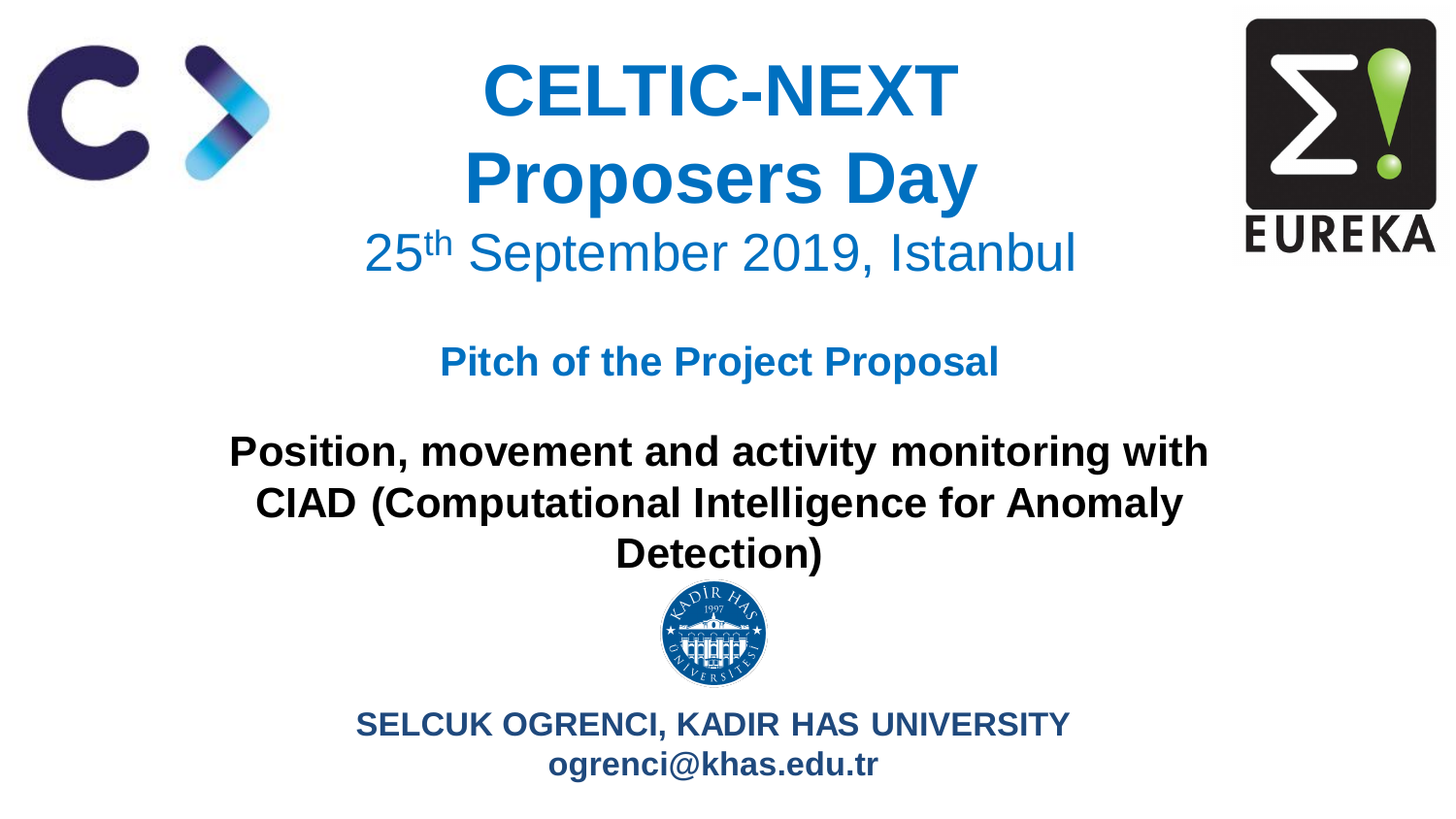

A wearable HW/SW to be used for elderly, mentally handicapped, (indoor or outdoor) equipped with electronic beacons/sensors.

- patients, staff, or children to monitor their movements in a certain area
	-

Collected data will be processed using computational intelligence techniques for anomaly detection.

Opportunities for device, system, algorithm development…

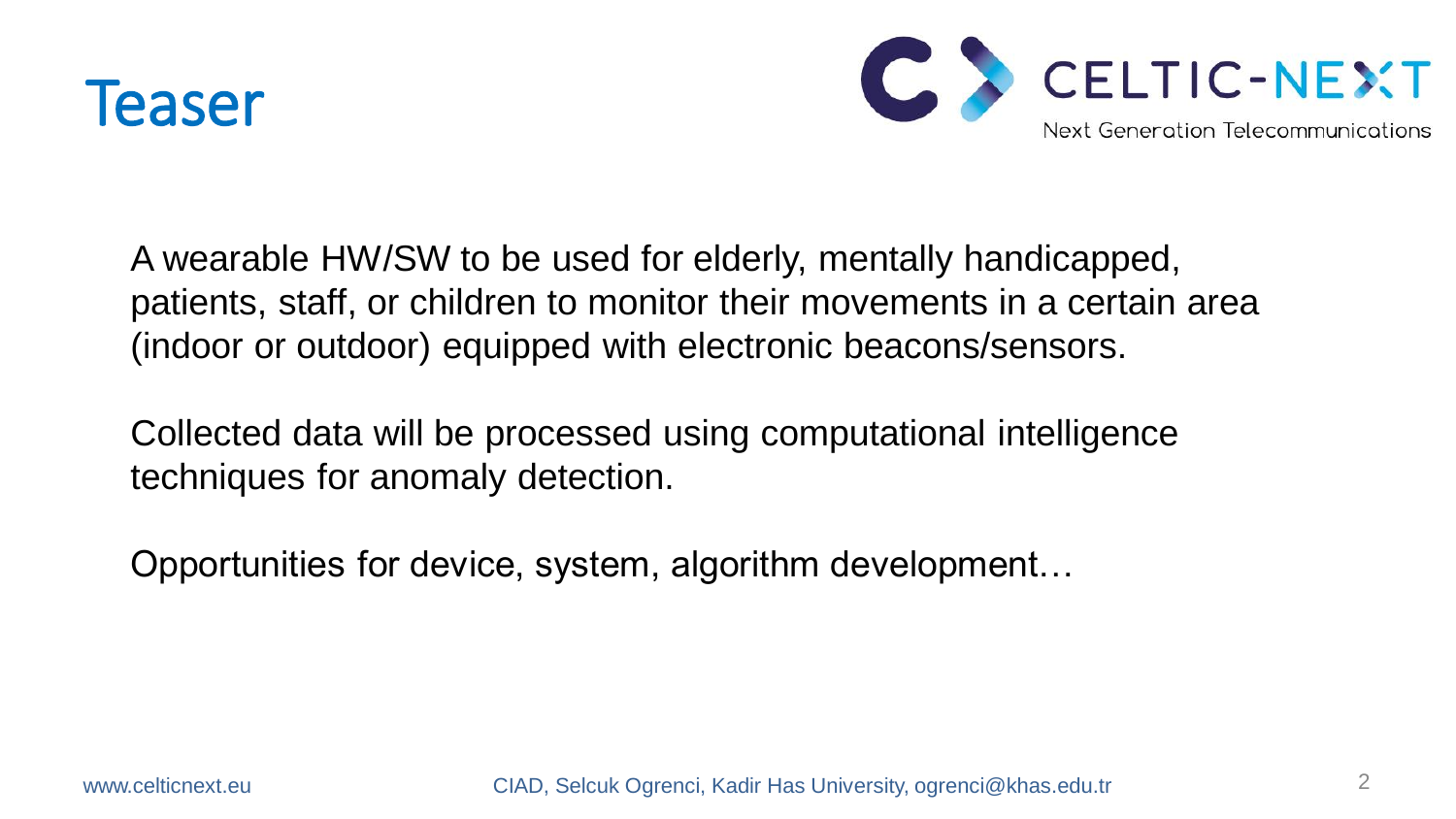# Organisation Profile

- Private university, Istanbul, Turkey
- Faculty of Engineering and Natural Sciences (Departments: Electrical, Computer, Industrial, Bioinformatics and Genetics)
- Selected focus areas: Computational intelligence, drug design, telecommunications, energy
- 10+ EU funded projects within the last 5 years

3



## Kadir Has University

**Cybersecurity** Research Center

Energy and Sustainable Development Research Center

www.celticnext.eu CIAD, Selcuk Ogrenci, Kadir Has University, ogrenci@khas.edu.tr



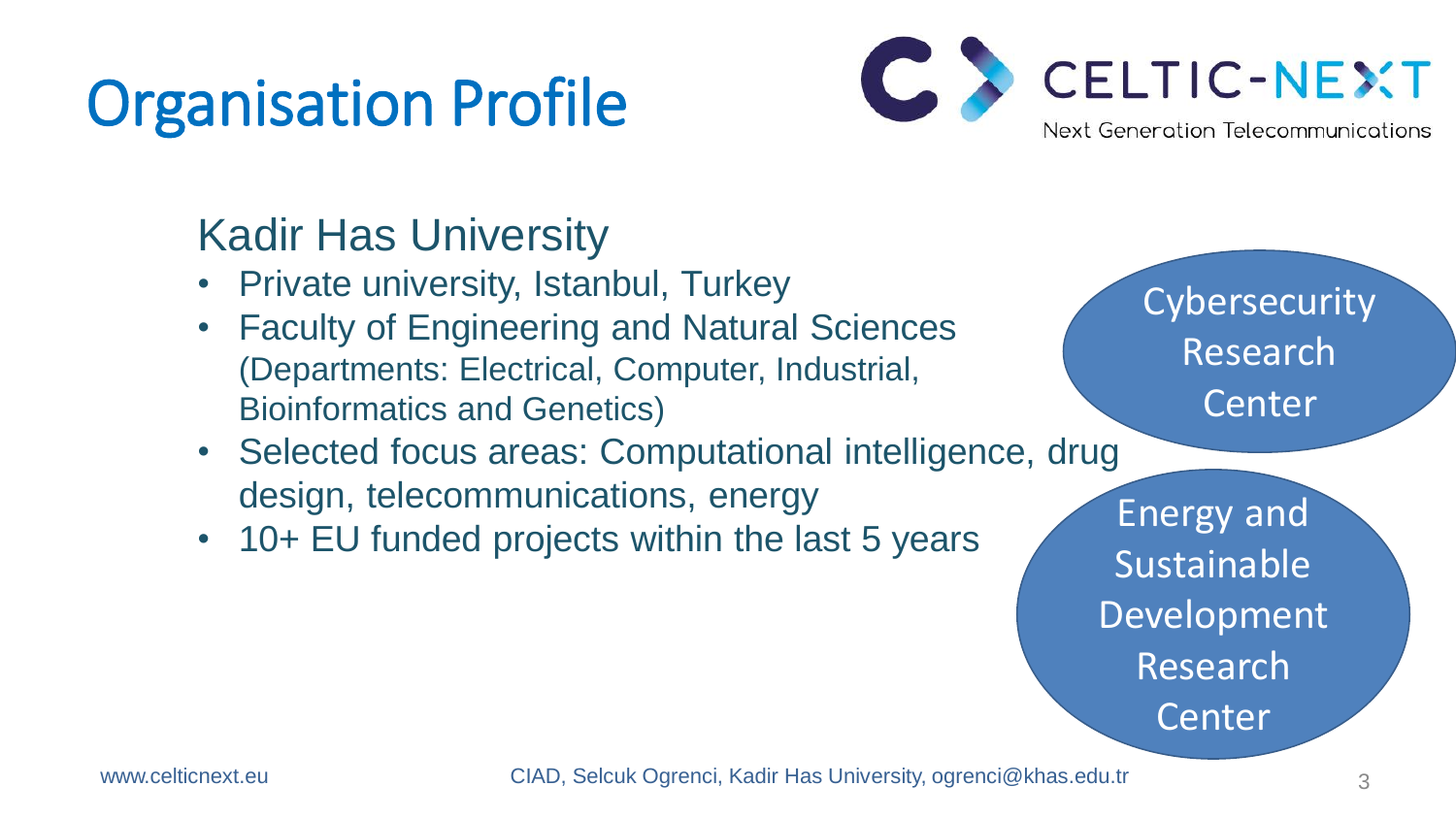# Proposal Introduction





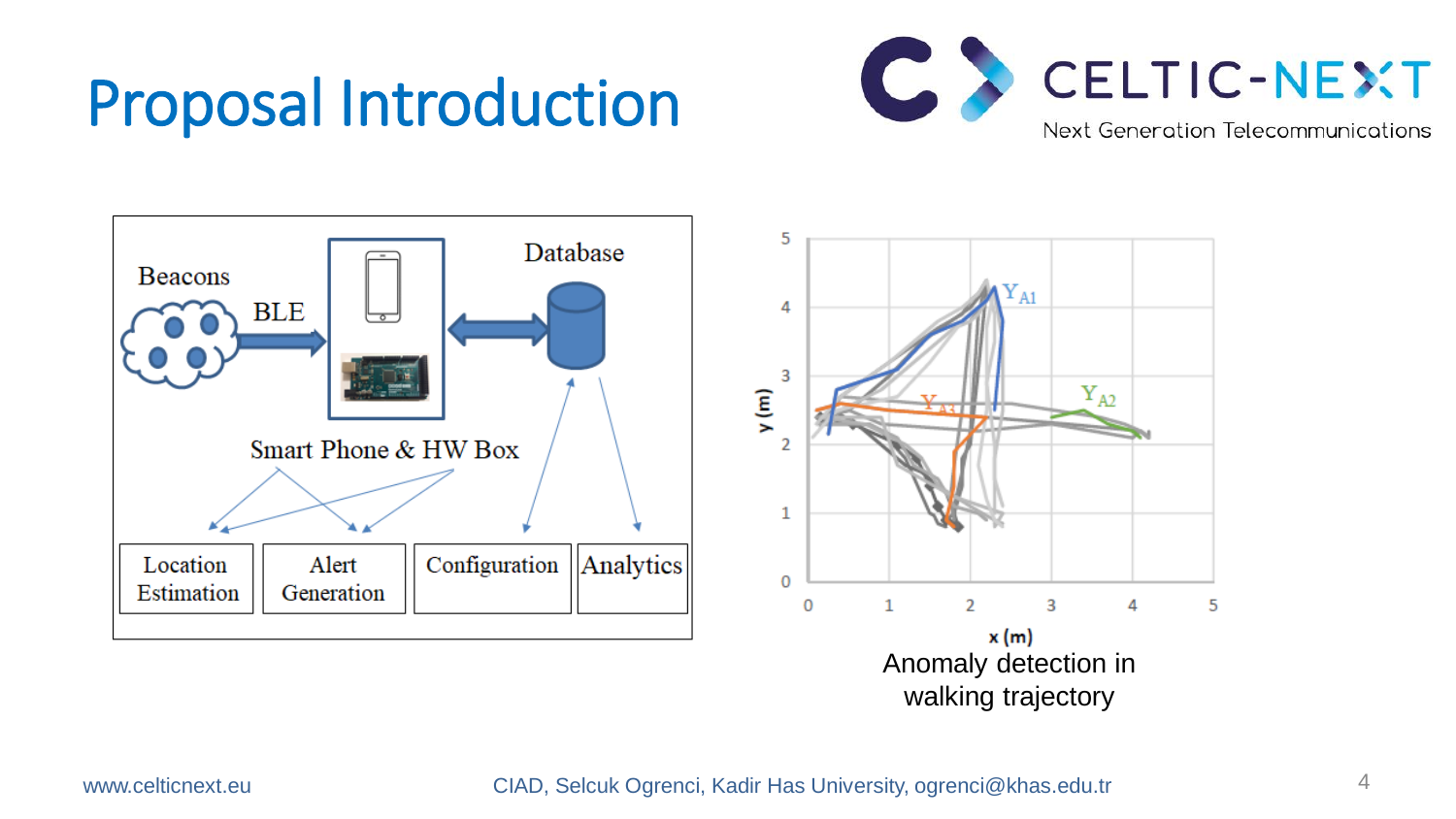## Partners

### TYPE OF PARTNER SOUGHT

- Company to develop mobile app, event detection algorithms Company to design, implement iBeacon placements
- 
- Hospitals for specifications, integration, prototyping, • Municipalities to place such iBeacons to form a platform/testbed